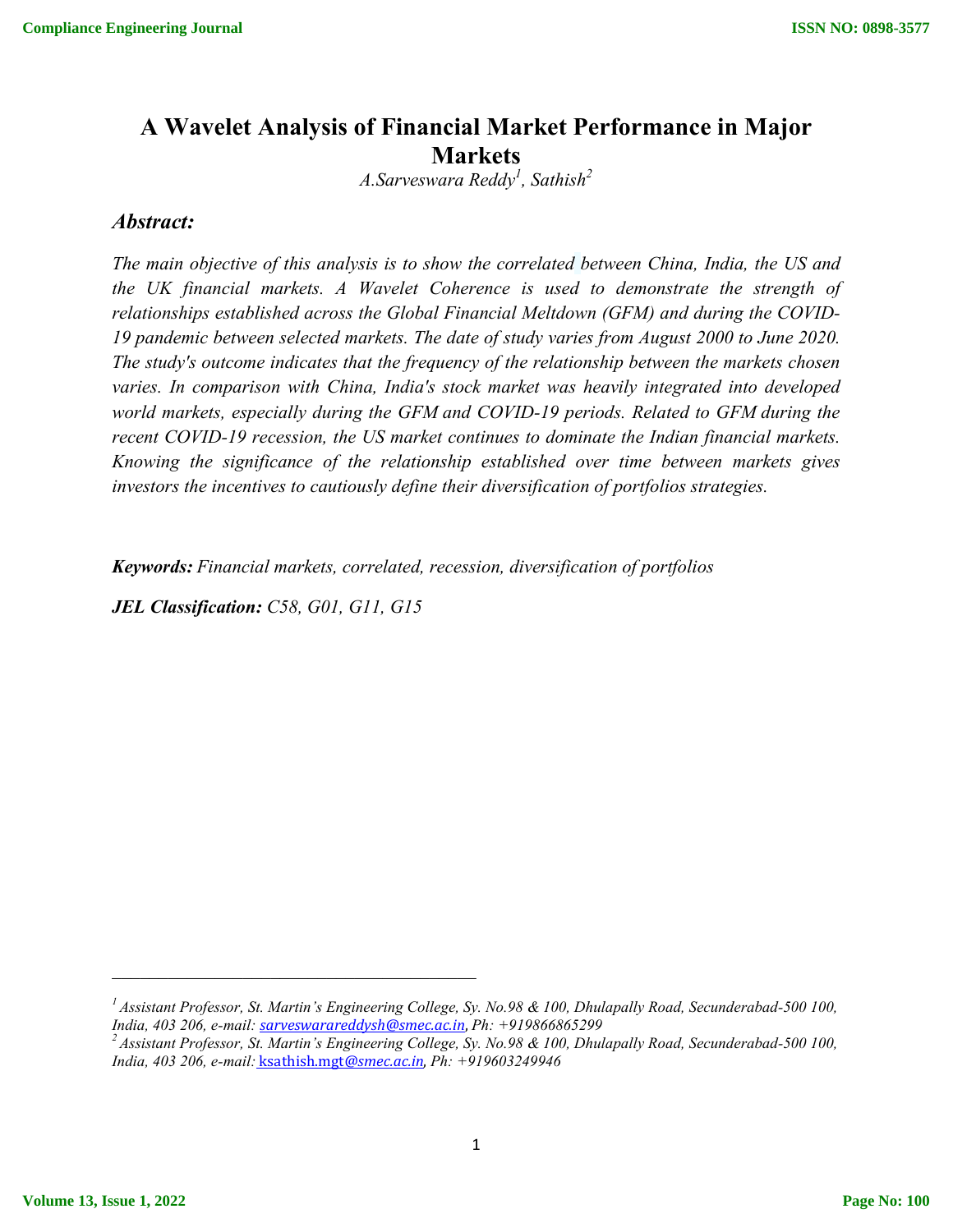#### **I. Introduction**

The integration of stock markets is a common research theme in financial literature. It is a phenomenon in which two or more markets are strongly inter-linked or inter-dependent. With the retrospective, it is prudent to demonstrate that since the markets are interlinked, any event information is automatically pushed up in other markets than separate information and news outlets. As a result, both markets will react equally to the shock in question. As per (Bekaert  $\&$ Harvey, 1995), when markets are implemented with character, equal projected stock returns will be generated by investment in these markets. Nonetheless, there will be major barriers for portfolio managers to gain from portfolio diversification advantages.

In view of the tremendous economic growth of selected stock markets such as China, India, the United States and the United Kingdom, investors have been given an opportunity to harvest potential returns on investment. Nevertheless, the recurrence of the financial and economic crisis has created fear among investors that their investments in these integrated markets could spread. These countries have maintained a close relation between them over the years with regard to trade, capital flows and other bilateral activities. Therefore, when planning their asset allocation strategies, fund managers are keen to consider the strength of the relationship established over time between these growing markets.

#### **II. Literature Review**

Over the past 40 years, comprehensive studies have been carried out to explore the degree of convergence between global capital markets. Research on stock market convergence offers an impetus for global investors to form their strategies for portfolio diversification. It would be important to see that most of the researchers stressed the integration of developed stock markets at the beginning of the 1970s, because developed countries were the powerful economies of the world. For instance (Agmon, 1972), important ties between the stock markets of the United States, the United Kingdom, Germany and Japan were highlighted. At the later stage, however most research studies concentrate on the integration of other markets especially the emerging class, due to its prominent position in the global economy. Some of the notable studies on Asian markets' integration are as follows. An rise in the correlation between daily stock returns from the Asian markets was observed for the period 1990 to 2003 (Chiang, Jeon, & Li, 2007). By using the Wavelet method (Tiwari, Dar, Bhanja, & Shah, 2013), he proposed that Asian markets are more integrated at a lower frequency compared to high frequency. The long-term relationship between some of the Asian emerging markets has also been reported (Palamalai, M., & Devakumar, 2013) and the potential for diversification has therefore declined. (Hussain & Saeed, 2016) have established relations between developed and emerging markets in Asia and within them. One of the recent reports, however, (Das & Manoharan, 2019) revealed a poor form of South Asian market integration. Therefore for portfolio diversification, this sector offers scope. Few researchers have tested the stock market integration around the global financial crisis over a number of years. The relation between some of the major developed markets and Asian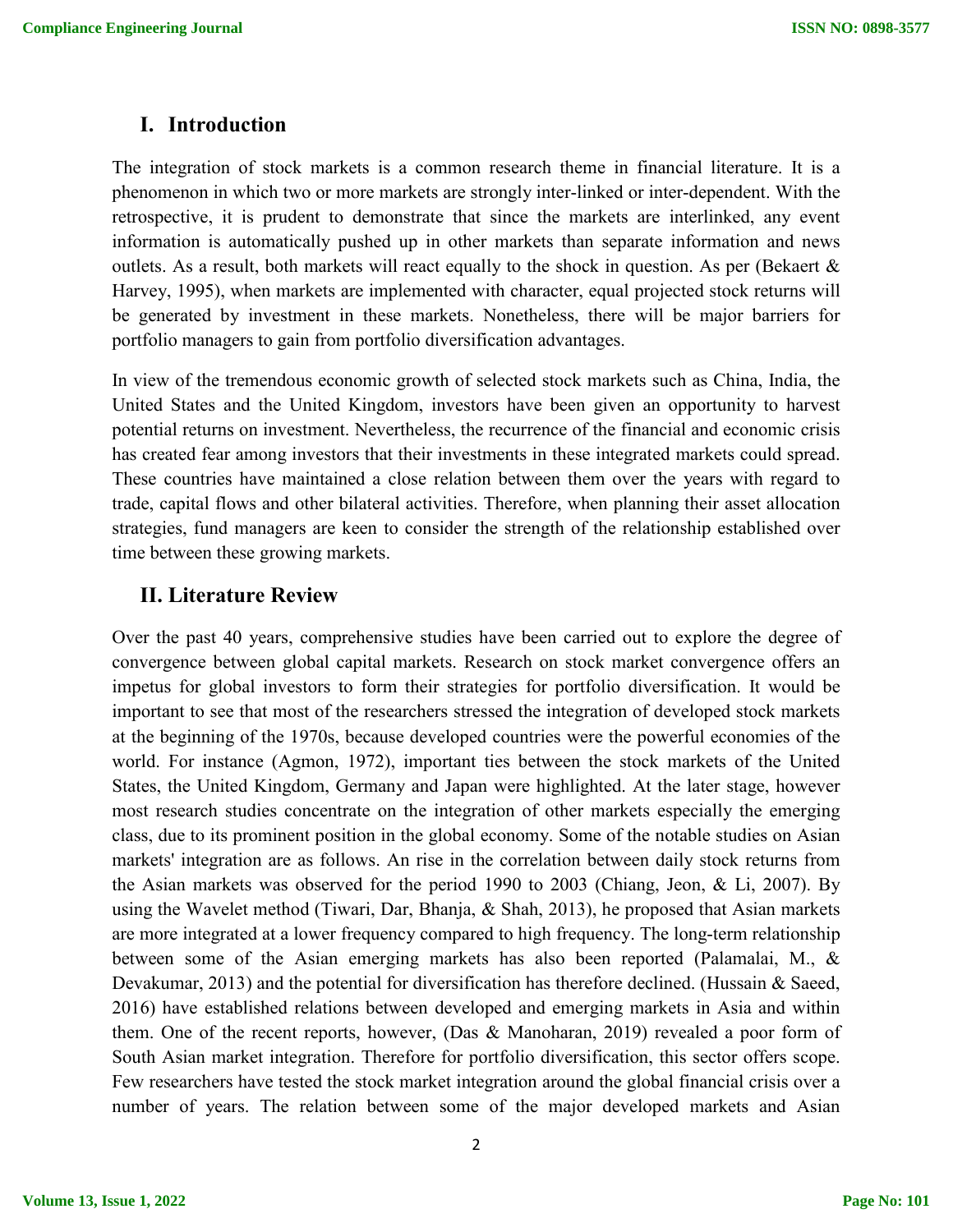emerging markets has been observed (Wong, Penm, & Terrell, 2004) and has changed since the crash in October 1987. (Wang, 2014) found in their research that while integration between East Asian markets was strengthened by the global financial crisis, these markets are less linked to the shocks originating in the US after the crisis. The mixed outcome of the effect on East Asian stock markets of the Asian and global financial crises (Rizvi & Arshad, 2016) was also listed. The impact and association of US stock markets with Asian markets was also noted in some studies such as (Singh & Singh, 2010) (Sharma, 2011), (Dhanaraj, Gopalaswamy, & M, 2013) (Lingaraja, 2015) (Siddiqui, 2009) noted, however, that the US market had less impact on Asian stock markets. It noted that the strength of integration that has evolved over a number of years on a time scale has not received much attention from the literature on stock market integration. The rising emerging economies of Asia are China and India. On the other hand, in terms of investment, procurement of capital and other bilateral operations, the US and the UK are most closely related to these markets. Therefore the trending relationship between these markets on a time and frequency scale is very important to consider. This would make it easier for investors to define effective strategies for portfolio diversification relevant to those markets.

# **III. Methodology**

The research utilised the regular inventory prices of two developing Asian markets (China and India) and two developed world markets (US and UK). As sample variables, the leading inventory indices such as Nifty 50, SHCOM, S& P 500 and FTSE 100 were used. The research was extended to run from 30 August 2000 until 30 June 2020. In addition to offering a good picture of the stock market relationship, the study period was divided into four sub-periods. (i) Pre-Global Financial Meltdown (Pre- GFM) - 30 August 2000 to 29 August 2008, (ii) Global Financial Crisis (GFM) - 1 September 2008 to 1 May 2009, (iii) Post-Global Financial Meltdown (Post- GFM) - 4 May 2009 to 30 December 2019, and (iv) Crisis period COVID-19 - 31 December to 30 June 2020.

The Johansen Cointegration test (for long-term relationships) or Granger Causality test can be used to see if two or more markets come together once (for short-run relationship). But the question remains about the strength over time spans of relationships. If one wants to verify this, then it is not beneficial to use the above models. The Econometrician therefore established the Wavelet structure to exhibit the strength of association across the time frame and frequency domain. Wavelet-based tests provide details about relationships without losing the dimensions of the time scale, unlike other econometrics models. Similarly, unlike econometrics models, stationarity is not a pre-condition for Wavelet analysis. Therefore, we used the Wavelet Coherence method to demonstrate the significance of the association between China, India, US and UK stock markets over time horizons, taking into account the constraints of the econometrics model. The two-series Wavelet Coherence equation as per the following (Torrence & Compo, 1998);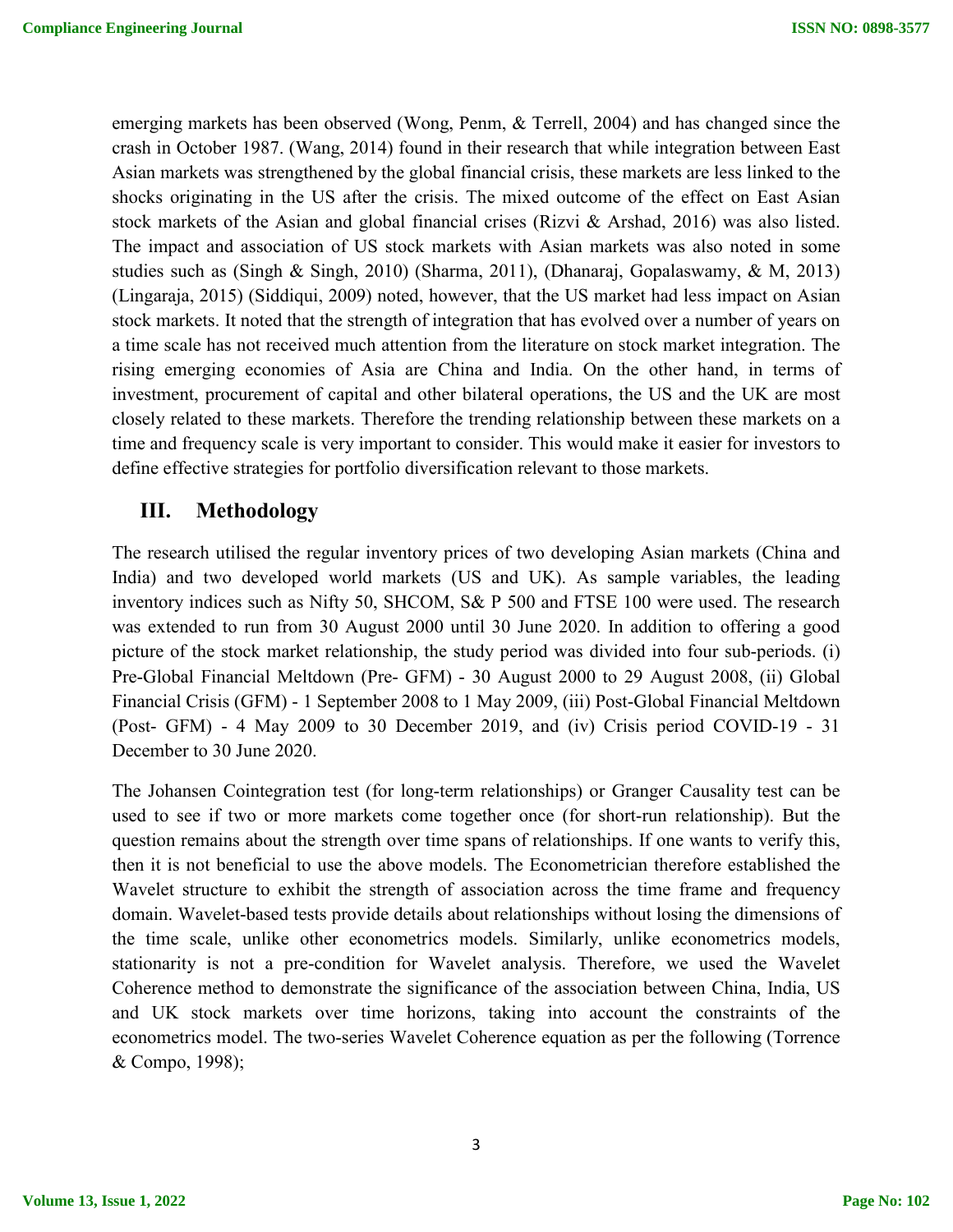$$
R_n^2(s) = \frac{\left|S\left(s^{-1}W_n^{xy}(s)\right)\right|^2}{S(s^{-1}|W_n^x(s)|^2)S\left(s^{-1}|W_n^y(s)|^2\right)}
$$

Where,  $R^2$  and  $S$  function as a Wavelet Squared Coherence and a smoothening operator across time scale. However, this equation also resembles the equation of the traditional correlation coefficient. The Wavelet Coherence value ranges between 0-1 (zero represents no correlation and one represents higher correlation).

# **IV. Analysis and Discussion**

| <b>Stock</b><br><b>Markets</b> | <b>Mean</b> | <b>Standard</b><br><b>Deviation</b> | <b>Skewness</b> | <b>Kurtosis</b> |  |  |
|--------------------------------|-------------|-------------------------------------|-----------------|-----------------|--|--|
| Pre - Global Financial Crisis  |             |                                     |                 |                 |  |  |
| <b>US</b>                      | $-0.0072$   | 1.0872                              | 0.1052          | 5.4138          |  |  |
| UK                             | 0.0030      | 1.1915                              | $-0.2100$       | 5.6442          |  |  |
| China                          | 0.0161      | 1.5956                              | $-0.1244$       | 7.9962          |  |  |
| India                          | 0.0573      | 1.6139                              | $-0.6871$       | 8.1426          |  |  |
| <b>Global Financial Crisis</b> |             |                                     |                 |                 |  |  |
| US                             | $-0.2213$   | 3.2945                              | 0.0333          | 4.0632          |  |  |
| UK                             | $-0.2694$   | 3.5373                              | 0.2864          | 5.0193          |  |  |
| China                          | 0.0367      | 2.4553                              | 0.2628          | 4.2230          |  |  |
| India                          | $-0.2023$   | 3.2828                              | $-0.3210$       | 3.9303          |  |  |
| Post - Global Financial Crisis |             |                                     |                 |                 |  |  |
| US                             | 0.0470      | 0.9350                              | $-0.4532$       | 7.3559          |  |  |
| UK                             | 0.0164      | 1.1271                              | $-0.5064$       | 8.3425          |  |  |
| China                          | 0.0053      | 1.3820                              | $-0.9418$       | 21.9405         |  |  |
| India                          | 0.0307      | 1.3258                              | 0.8558          | 8.9875          |  |  |
| COVID-19 Pandemic              |             |                                     |                 |                 |  |  |
| US                             | $-0.0415$   | 2.8779                              | $-0.6140$       | 7.3881          |  |  |
| UK                             | $-0.2092$   | 2.6177                              | $-0.8383$       | 8.9359          |  |  |
| China                          | $-0.0281$   | 1.4761                              | $-2.3134$       | 16.2958         |  |  |
| India                          | $-0.1748$   | 2.8309                              | $-1.2727$       | 9.56615         |  |  |

**Table 1:** Descriptive figures on returns from capital markets

 *Notes: The table provides a description of the stock return figures for the pre-GFM, GFM, post-GFM and COVID-19 eras.*

The overview statistics of the returns from the US, UK, China and Indian stock markets are shown in Table 1. All capital markets offer positive returns to investors at an agreed level of risk over the usual period (except for the US in the pre- GFM *period*). For example, the Asian emerging markets (China and India) presented regular return opportunities of 0.0161 percent and 0.0573 percent for a standard deviation of 1.5956 percent and 1.6139 percent during the Pre-GFM *era*. This is better than the economies that have grown. However it is worth remembering that markets have robbed investors during both crisis periods by delivering negative returns (except China market which has shown positive returns during GFM*)*. The highest negative mean returns showed by the UK and Indian markets for a higher level of risk during the COVID-19 era. The Skewness and Kurtosis values reflect the characteristics of the distribution of returns.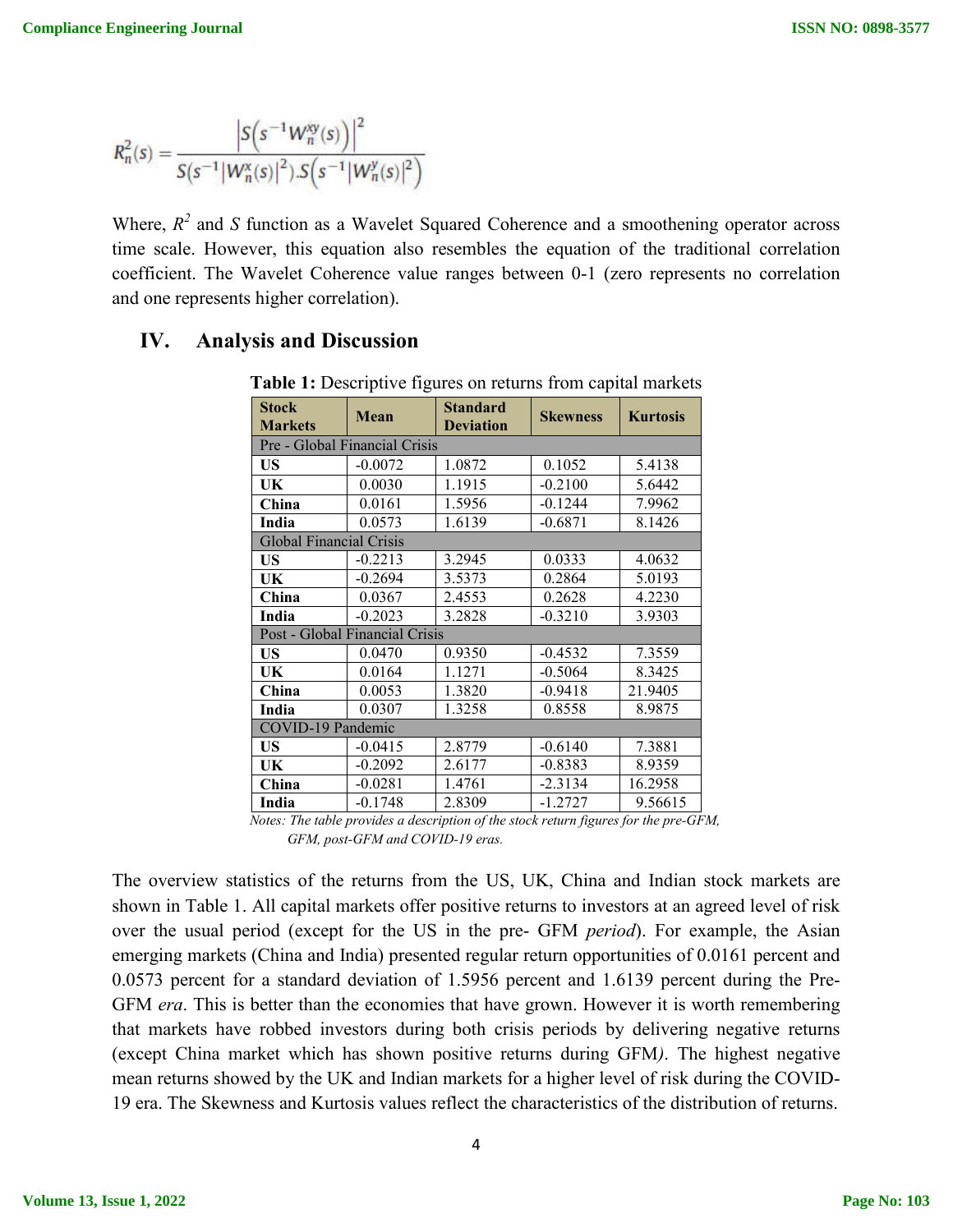| <b>Stock Markets</b> | Pre - GFC | <b>GFC</b> | Post - GFC | COVID-19 |
|----------------------|-----------|------------|------------|----------|
| US - China           | 0.6489    | $-0.0324$  | 0.2919     | 0.7650   |
| $US - India$         | 0.7560    | 0.9186     | 0.8343     | 0.8642   |
| $US - UK$            | 0.9261    | 0.9833     | 0.3847     | 0.8945   |
| $UK - China$         | 0.7166    | $-0.0470$  | 0.0867     | 0.8244   |
| $UK - India$         | 0.9098    | 0.9143     | 0.2807     | 0.9682   |
| China - India        | 0.8261    | 0.2732     | 0.3991     | 0.8457   |

**Table 2:** Capital markets correlation

 *Notes: The table strictly indicates the degree of association between the Pre-GFM, GFM, Post-GFM, and COVID- 19 business pairs. The power of correlation has developed over the time shown in Figure 1-4.*

Table 2 offers a preliminary insight into the connection between stock market pairs in the US, UK, China and India. The degree of association between markets for the sample period is calculated (Pre-GFM*,* GFM*,* Post- GFM *and* during COVID-19). We noted a strong correlation between selected stock markets over four sample periods (except, during GFM *US*-China and UK-China share negative relationship). For a selected sample period, all market pairs lead to a higher correlation, except that the markets in GFM *China* share a low and negative relationship with developed markets. Similarly, we found a lower US-China and UK-China correlation coefficient during the Post- GFM *era*.

# *Wavelet Coherence*

The Wavelet approach offers a deeper understanding of the correlation between selected stock markets over the time scale and frequency domain, as opposed to the simple correlation process. The Wavelet Coherence between stock market pairs as shown in Figure 4 for the pre-GFM, GFM, post-GFM and current COVID-19 crisis eras. The horizontal axis displays the horizon of time and the vertical axis shows the frequency band (daily time units). The correlation force varies from 0-1. With the color codes displayed on the right-hand side of each plot, the degree of association can be understood. The surface with a blue or cold color in the plot shows a poor type of integration, while red or warmer colors display greater interdependence between markets. Likewise, arrows display the market leading to other (up or down arrows) and the degree of strong negative or positive relationship in a warmer area (left or right arrows).

We view how each stock market moves through selected sub-periods with others (Figure 1-4). Starting with China, during the Pre-GFM period, we noted a moderate form of its relationship with the US, the UK and India, which only lasts for a short period of 2-16 days (see dark warmer plots in Figure 1). The China vs. India plot on the time scale of approximately 1200 data observations (August 2002 to end December 2004), leading India in the long run to China's financial markets. Surprisingly, as opposed to Pre-GFM, the reliability of its relationship with other selected markets is weak during the global financial crisis. This can be seen in Figure 2, as the cold color of most of the plot surface was observed. This is a finding worth remembering. However the relationship between China and other selected markets has developed significantly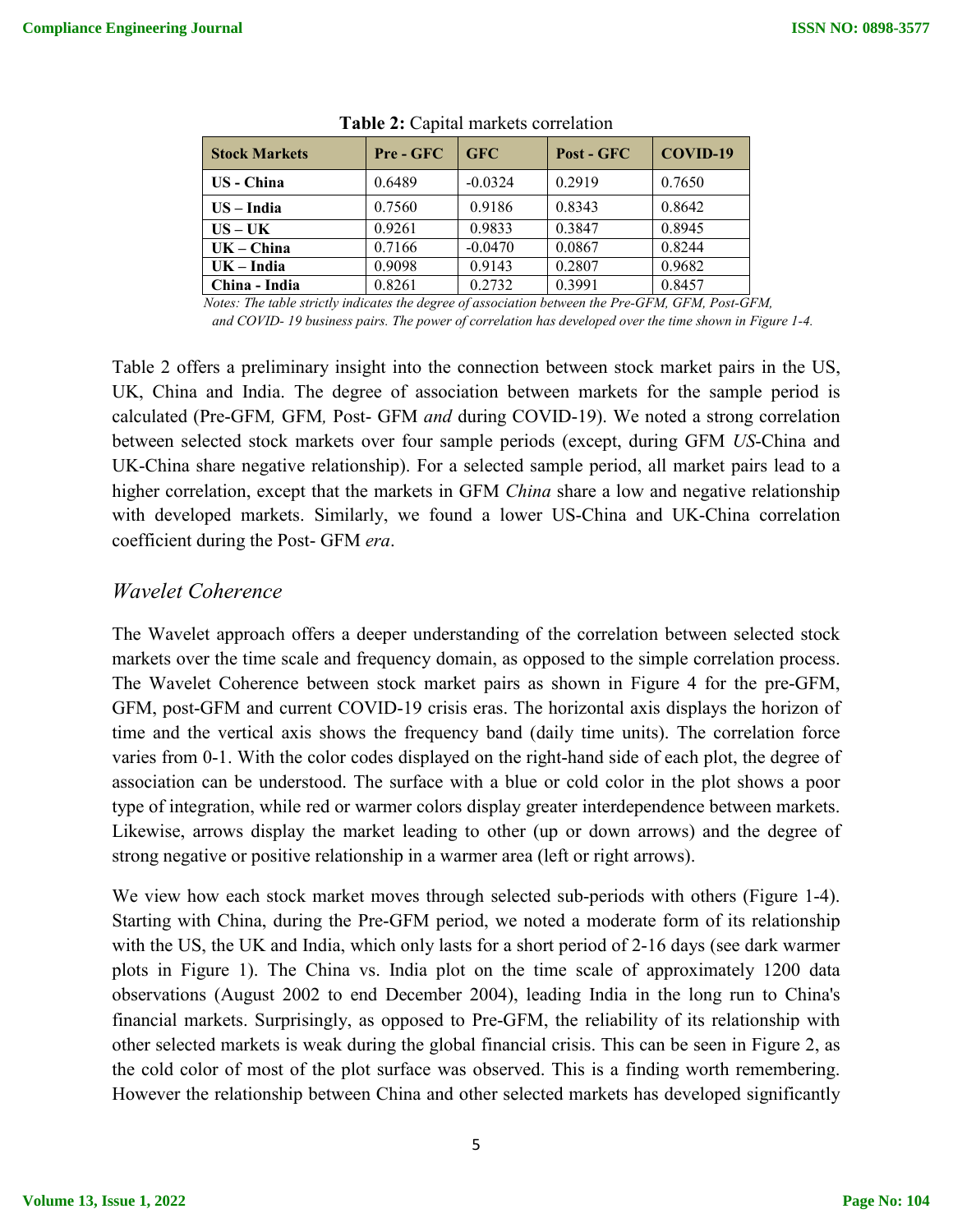in the post-GFM era. This has been illustrated with a warmer color on the plot surface and this relationship continues for a scale of 2-64 days. There is however a lower lead-lag relationship between the markets. In the recent COVID-19 period, if we notice the strength of China's market relationship with others, this is higher, particularly for the period from February 2020 to March 2020. As of 31 December 2020, this crisis emerged in China. Therefore in this era, we also observed signs of greater dominance over China by the US, UK and Indian stock markets.

See (Figure 1-4) the relationship between the Indian stock market and the US and UK. It shares a close relationship with developed world markets over the Pre-GFC period. These markets move together on a scale of > 64 days, with most of the arrows shifting to the right in the warmer zone. This suggests that the markets have a strong connection. Indian stock markets were jolted by the occurrence of GFC, unlike China. It displayed strong ties with developed markets, especially the US, via daily time units during crisis times. The plot structure also illustrates the dominant position of the US over the Indian stock market. We also noted strong changes in the Indian stock market with developed markets on a time scale from Figure 3, but they are short-run dynamics. However the United States and the United Kingdom did not play a dominant role in India during this time. The relationship between these markets also increased during the COVID-19 era, but the strength of the relationship began to expand dramatically only 30 days after the beginning of the crisis (from February 2020). With upward arrows in a warmer region, during the crisis era, the US continues to play a dominant role over India. However in the case of India, we have seen an inverse effect on the UK stock market during the COVID-19 era.

With respect to the effects between established stock markets in the US and the UK, we noted that both markets are moving together over four sub-sample periods. However the ties between the GFM and COVID-19 markets were noted to be significantly higher during the time. The arrows also show the lead-lag relationship between markets in a warmer area. However the unusual finding that the US market had a greater effect on UK markets during the COVID-19 era was noticeable.



#### **A. Pre – Global Financial Meltdown**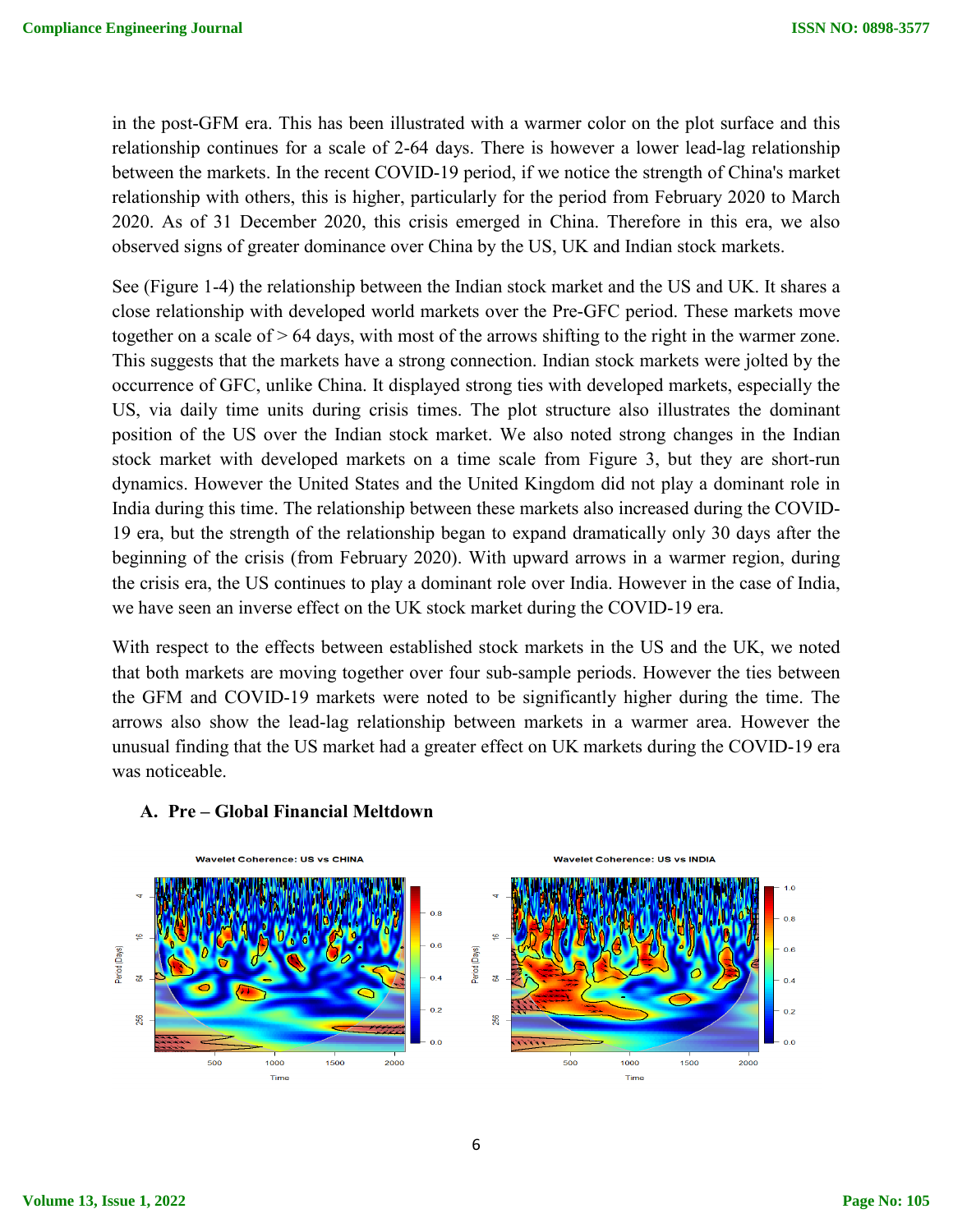

*Figure 1: Wavelet Coherence of pairs of stock markets between the US, UK, China and India. The vertical axis indicates intervals (days) and the time scale is defined by the horizontal axis (Pre - Global financial Meltdown time period). The warmer the color of the surface of the plot, the greater the distribution between stock markets. A lower degree of interdependence is reflected by the cold region in the plot.*



#### **B. Global Financial Meltdown**

#### 7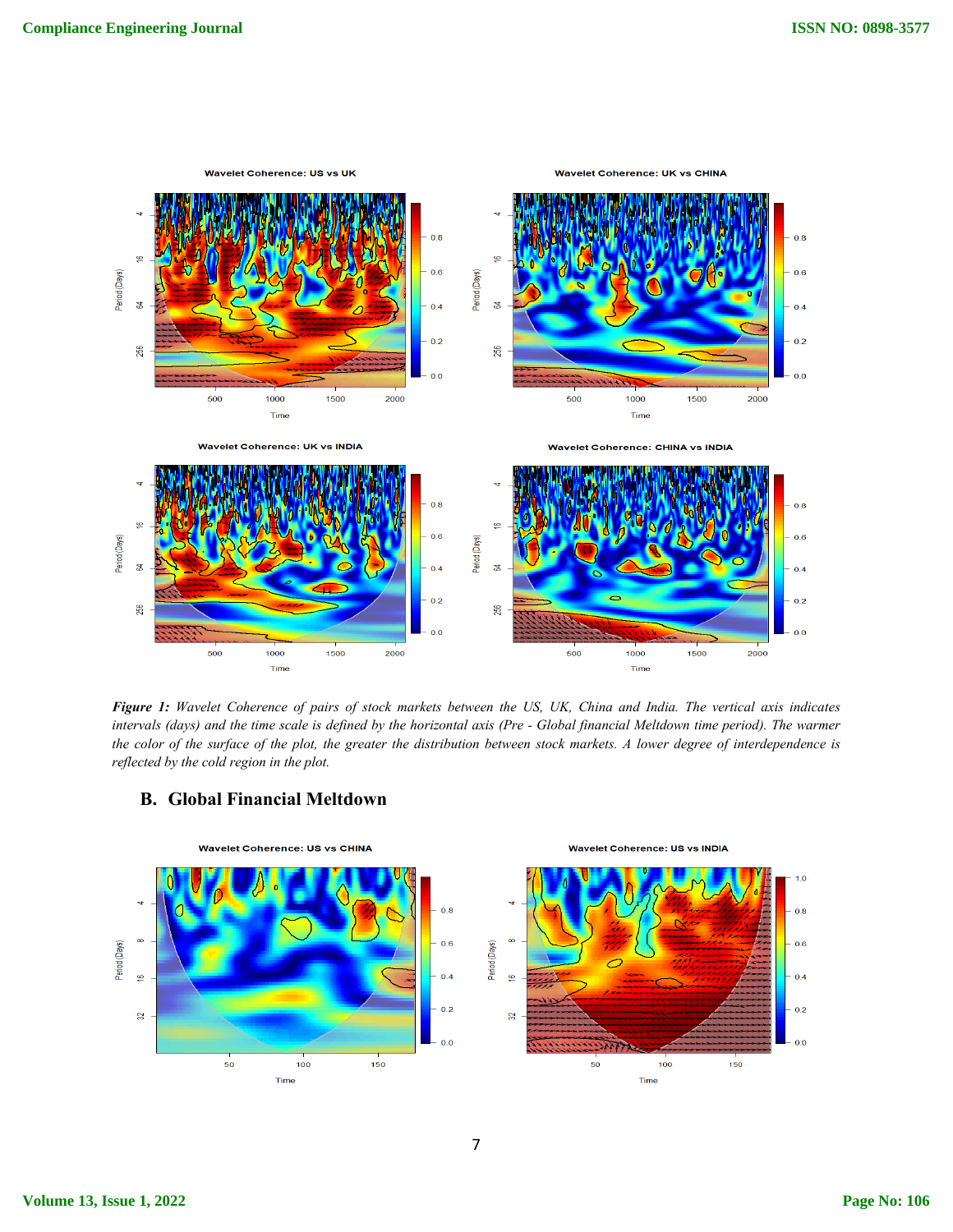

**Wavelet Coherence: UK vs INDIA** 

**Wavelet Coherence: China vs INDIA** 



*Figure 2: Wavelet Coherence of pairs of stock markets between the US, UK, China and India. The vertical axis indicates intervals (days) and the time scale is defined by the horizontal axis (Global financial crisis time period). The warmer the color of the surface of the plot, the greater the distribution between stock markets. A lower degree of interdependence is the cold area in the story.*



## **C. Post – Global Financial Meltdown**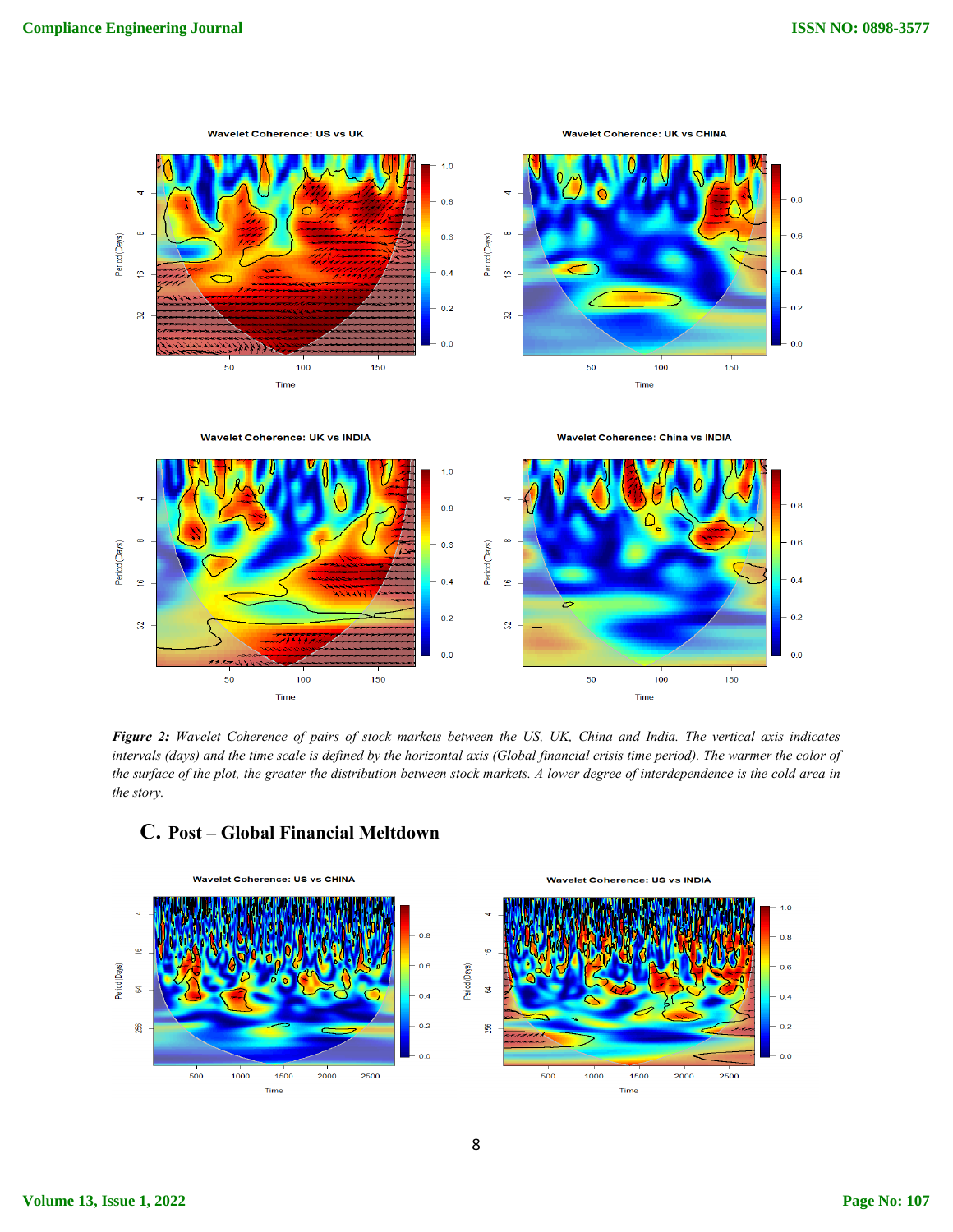

*Figure 3: Wavelet Coherence of pairs of stock markets from the US, UK, China and India. The vertical axis indicates the length (days) and the time scale is defined by the horizontal axis (Post - Global financial crisis time period). The colder the color of the surface of the plot, the higher the distribution between stock markets. The colder area in the plot indicates a lower level of interdependence.*



#### **D. COVID-19**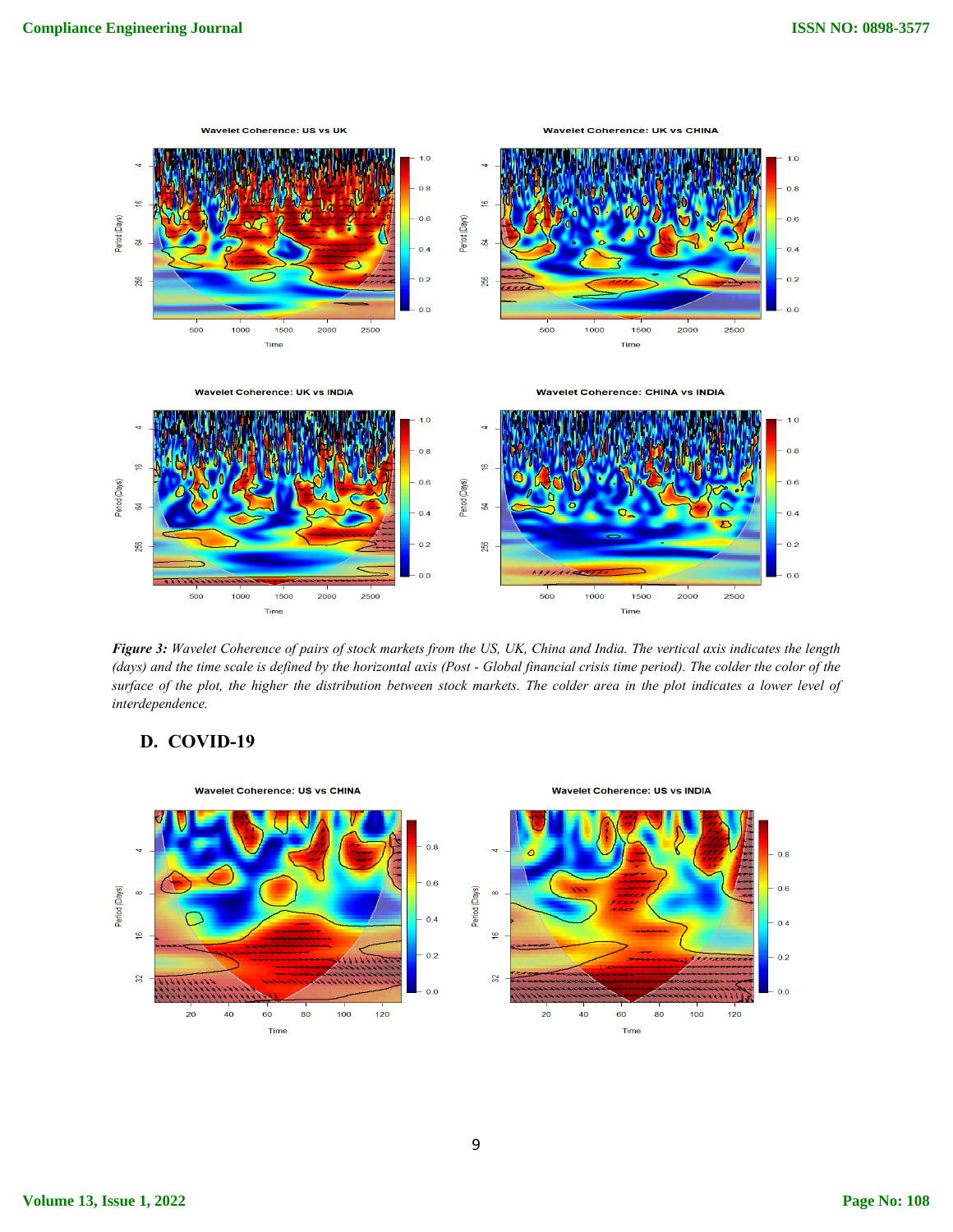

*Figure 4: Wavelet Coherence of US, UK, China and India stock markets pairs. The vertical axis exhibits period (days) and the horizontal axis represents the time scale (COVID-19 crisis time period). The warmer the color in the plot surface, the higher comovement between stock markets. The cold region in the plot represents a lower degree of interdependency.* 

## V. **Conclusion**

Owing to the high degree of interdependence or interconnectivity, fund managers and other investors have built obstacles to diversifying their portfolios throughout markets. This study looks at the convergence of two developing Asian stock markets (China and India) with two established markets (US and UK) in the context of the global financial crisis and the recent COVID-19 crisis. The Wavelet Coherence system has been used to explain the development across the time-scale and frequency domain of the relationship between selected stock markets. The effect of the Wavelet Coherence indicates that during Pre-GFM, GFM and Post-GFM, China Stock markets show the poor sign of convergence with other chosen markets, but it has impacted due to the crisis emanating from its home town. Therefore when planning their portfolio diversification plans, investors should take note of this. For four sample periods, especially during the GFM and COVID-19 crisis, the strength of the relationship between the Indian and developed markets was significantly higher. We also noticed the strong dominance of the US market over Indian stock markets during the